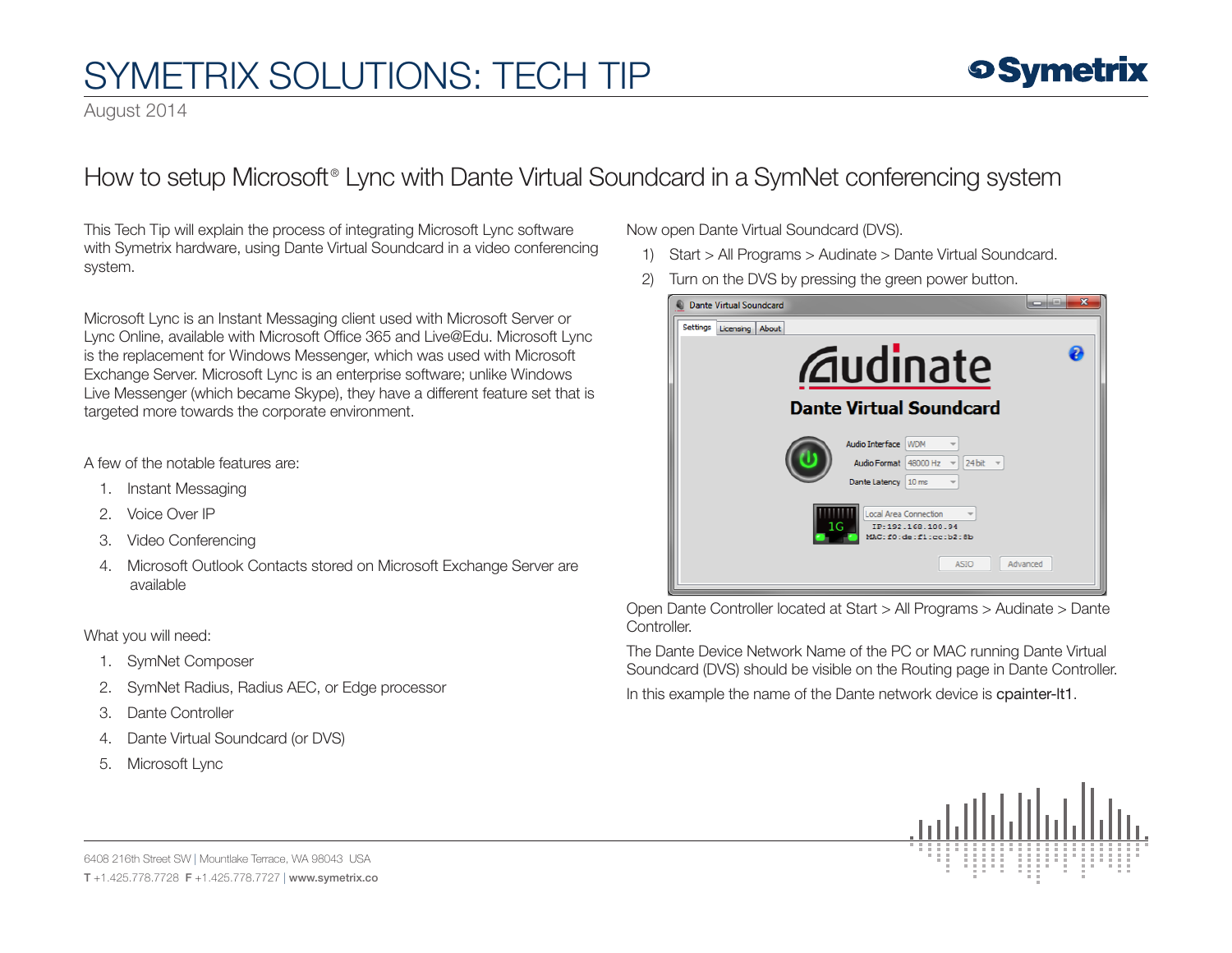

August 2014

Write this name down for a later step.

| Dante Controller - Network View                                   |                                                |                                       | ▣ | $\mathbf x$ |  |  |  |  |
|-------------------------------------------------------------------|------------------------------------------------|---------------------------------------|---|-------------|--|--|--|--|
| File Device View Help                                             |                                                |                                       |   |             |  |  |  |  |
| 五岡田<br><b>Master Clock: Radius-AEC-1</b>                          |                                                |                                       |   |             |  |  |  |  |
| Routing<br>Device Info   Clock Status                             | Network Status                                 | Events                                |   |             |  |  |  |  |
| @Dante"<br><b>Filter Transmitters</b><br><b>Filter Receivers</b>  | allegt<br>$\boxplus$ $\Box$ Dante Transmitters | $\ddot{}$<br>larz-mbp<br>Radius-AEC-1 |   |             |  |  |  |  |
| <b>Dante Receivers</b><br>Hŀ<br>$\pm$ cpainter-lt1<br>Harz-mbp    |                                                | $\overline{+}$                        |   |             |  |  |  |  |
| <b>H</b> Radius-AEC-1                                             |                                                | $\overline{+}$<br>$\mathbb{H}$        |   |             |  |  |  |  |
|                                                                   | ∢                                              |                                       |   |             |  |  |  |  |
| Multicast Bandwidth: 0 bps Event Log: Clock Status Monitor:<br>P: |                                                |                                       |   |             |  |  |  |  |

We will need Dante audio going both directions in this case so we can hear the far end speaking to us, and so the far end can hear us speaking to them. So the Site File will have both transmit, and receive Dante Flow.

### Creating your Dante Flow from Composer to MS Lync:

- 1) Connect your computer to your EDGE or Radius unit via the Ethernet port.
- 2) Open SymNet Composer.

6408 216th Street SW | Mountlake Terrace, WA 98043 USA

T +1.425.778.7728 F +1.425.778.7727 | www.symetrix.co

- 3) Select Tools>Dante Flow Manager.
- 4) Select New Dante Flow.
- 5) Enter your Dante Flow name, select the amount of channels you need, and label them.
- 6) Select OK.
- 7) Drag the Dante Bus from your Toolkit into your Design View.
- 8) Wire your audio source into this transmit Dante flow.

| <b>Dante Flow</b>       |        |  |
|-------------------------|--------|--|
|                         | OK     |  |
| Name:                   | Cancel |  |
| To MS Lync              |        |  |
| Channels in Flow:       |        |  |
| $\overline{\mathbf{2}}$ |        |  |
| Flow ID:                |        |  |
| $\overline{2}$          |        |  |
|                         |        |  |
| Source:                 |        |  |
| Unit: 'Radius AEC-1'    |        |  |
|                         |        |  |
|                         |        |  |
| Type:                   |        |  |
| ◎ Unicast ● Multicast   |        |  |
| <b>Channel Names:</b>   |        |  |
| To MS Lync L            |        |  |
| To MS Lync R            |        |  |
|                         |        |  |
|                         |        |  |
|                         |        |  |
|                         |        |  |
| Edit Name               |        |  |
| Colors                  |        |  |
| Change Text Color       |        |  |
|                         |        |  |
| Change Background Color |        |  |
|                         |        |  |
|                         |        |  |
| Save Colors             |        |  |
|                         |        |  |
|                         |        |  |
|                         | W.     |  |
|                         |        |  |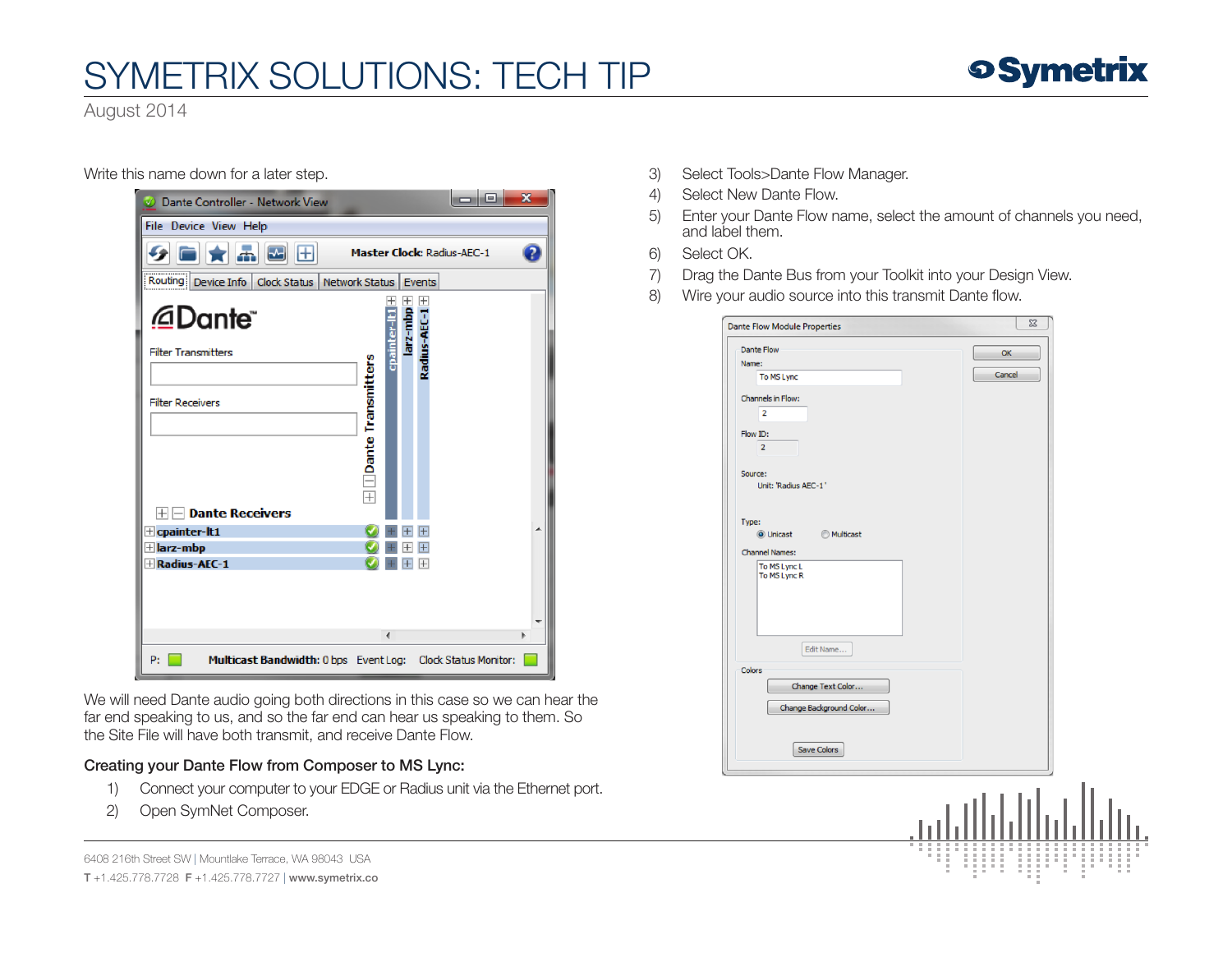

August 2014

### Creating your Dante Flow from MS Lync back to Composer:

- 1) Select Tools>Dante Flow Manager.
- 2) Select New Dante Flow.
- 3) Enter your Dante Flow name, select the amount of channels you need, and label them.
- 4) Check the Source box for External Dante Device Network Name, and enter the Network Name we got earlier from Dante Controller.

 $\mathbf{x}$ 

h

- 5) Select OK.
- 6) Drag the Dante Bus from your Toolkit into your Design View.

Wire this receive Dante flow into your design.

| <b>Dante Flow Module Properties</b> |        |
|-------------------------------------|--------|
| Dante Flow                          | OK     |
| Name:<br>From MS Lync               | Cancel |
| Channels in Flow:                   |        |
| $\overline{2}$                      |        |
| Flow ID:                            |        |
| $\mathbf{1}$                        |        |
| Source:                             |        |
| External Dante Device Network Name: |        |
| cpainter-lt1<br>Browse              |        |
| Type:<br>◎ Unicast ● Multicast      |        |
| <b>Channel Names:</b>               |        |
| From MS Lync L<br>From MS Lync R    |        |
|                                     |        |
|                                     |        |
|                                     |        |
| Edit Name                           |        |
| Colors                              |        |
| Change Text Color                   |        |
| Change Background Color             |        |
|                                     |        |
| <b>Save Colors</b>                  |        |
|                                     |        |

#### Here is the site file that we are working with for this example.



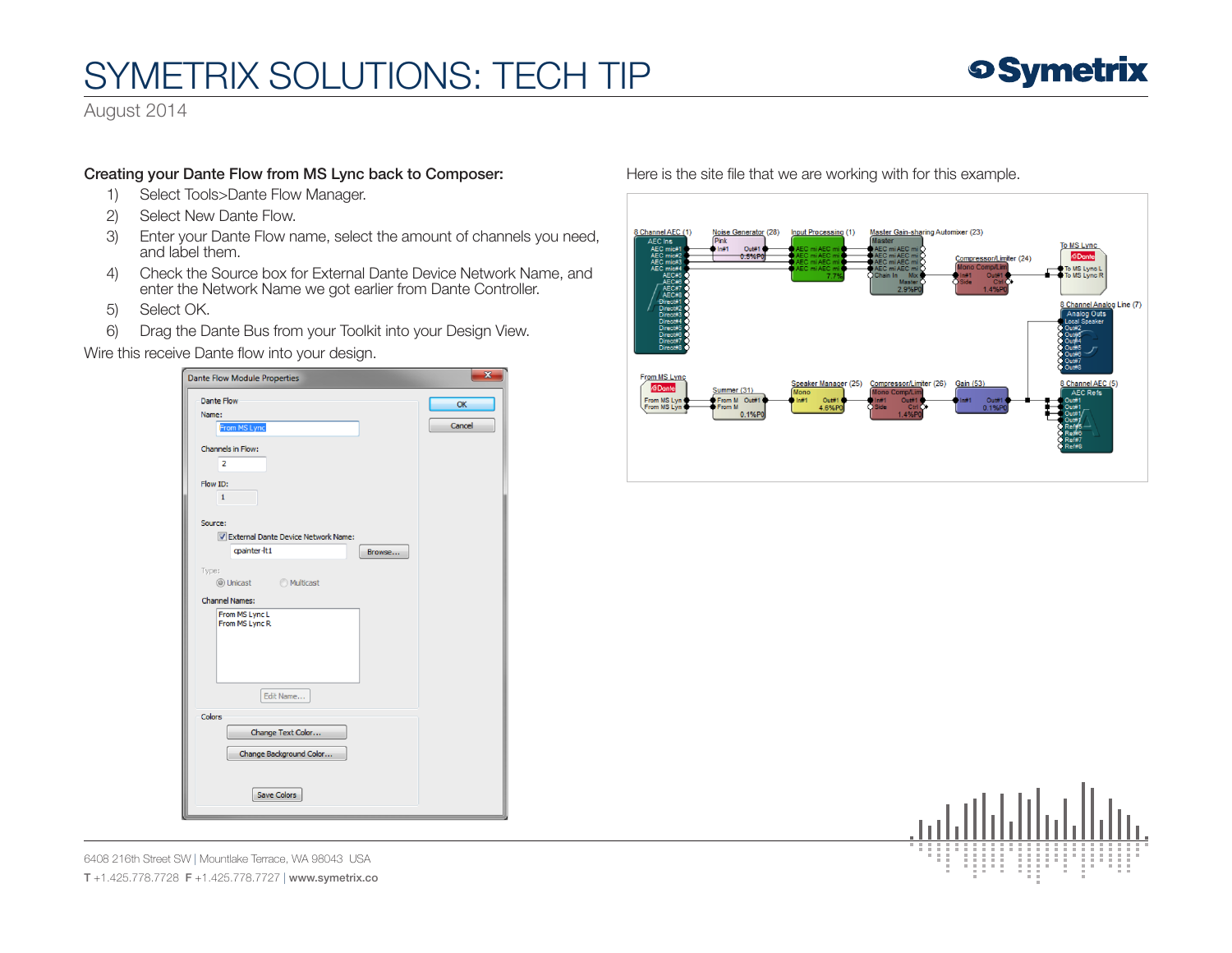August 2014

In Dante Controller it shows cpainter-lt1 Transmitters connected to Radius-AEC-1 Receivers (From MS Lync). It also shows the Radius AEC transmitters (To MS Lync), connected to cpainter-lt1 Receivers.



Finally open Microsoft Lync software

- 1) Start > All Programs > Microsoft Office > MS Lync
- 2) Click on the icon that looks like a gear
- 3) Click on Audio Device in the left column
- 4) For Speaker, Select DVS Transmit 1-2 (Dante Virtual Soundcard)
- 5) For Microphone, Select DVS Receive 1-2 (Dante Virtual Soundcard)